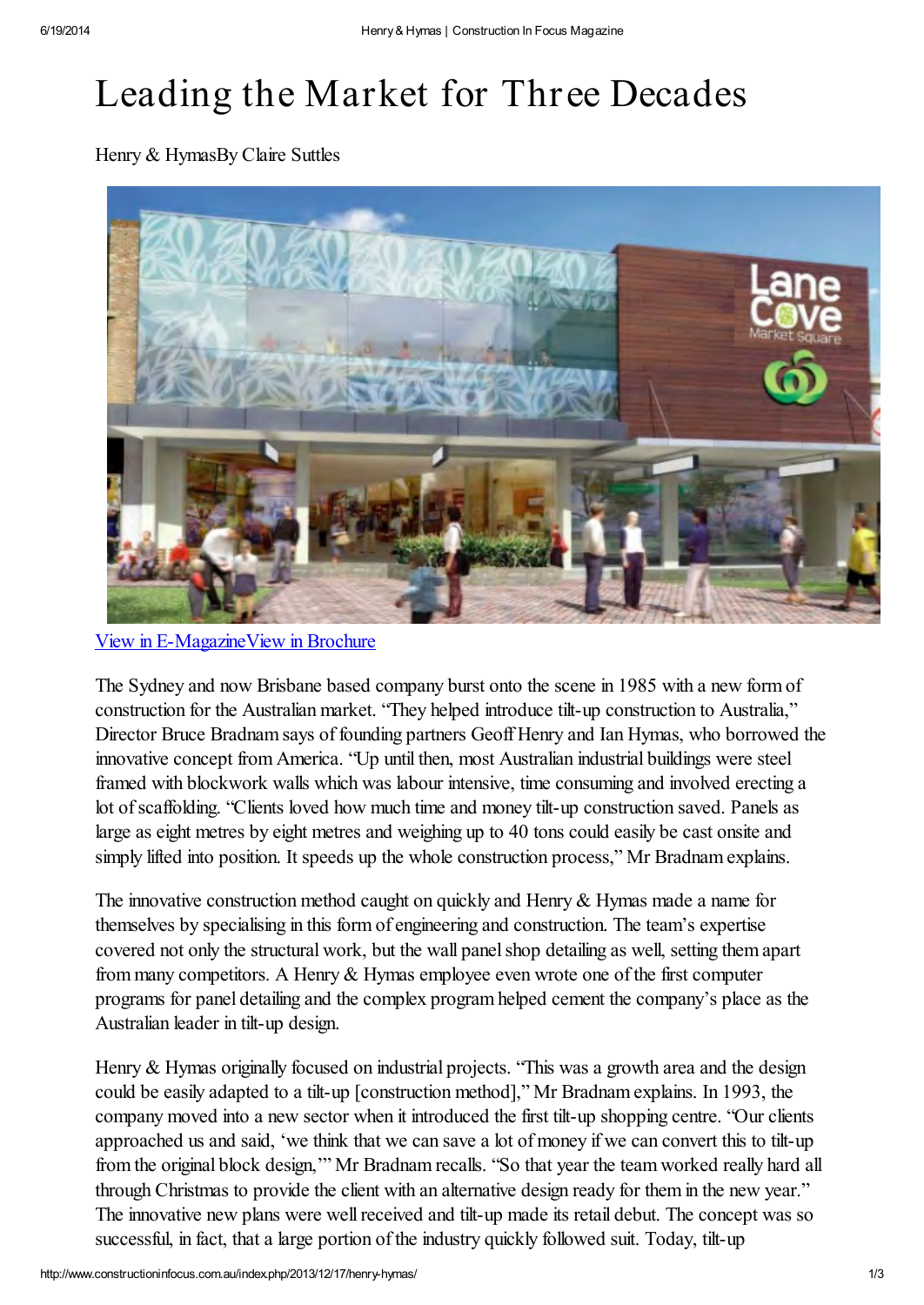## 6/19/2014 Henry & Hymas | Construction In Focus Magazine

construction is used to build over 60 per cent of industrial and regional shopping centres throughout Australia.

Henry & Hymas continues to move forward. "Tilt-up was our starting point and we have evolved from there," Mr Bradnam explains. "We have spread out a long way since our initial start." Now, the company boasts a wide range of capabilities within the civil engineering, structural design, water engineering, strata engineering (please see sidebar for further details) and tilt-up and precast concrete sectors. The team has even launched a subsidiary company called Optimal Stormwater to handle stormwater treatment and stormwater harvesting jobs.

Indeed, Henry & Hymas' projects are as diverse as their expertise. The company still leads the industry in precast and tilt-up design; however, the team regularly carries out a wide variety of high profile projects in many other areas as well. The company is particularly active in the retail sector, and regularly provides Professional Consulting Services to big names like Woolworths, Coles, Harvey Norman, Masters Home Improvement and Bunnings, as well as to industry leaders in other sectors including Sydney Airport Corporation, Sydney Water, Stockland, Australand, Goodman, ING, Mirvac and Orlani Property Group. "We never turn down a challenge, so we have been led in different directions," Mr Bradnam remarks. "The wider the scope, the more interesting it becomes."

One of Henry & Hymas' most notable recent projects is the Oran Park Town Shopping Centre. Located where the Oran Park Raceway once stood, the western Sydney location is one of the city's most promising growth areas. A vibrant main street and retail centre will serve as a community destination for the expanding suburb. Stage one of the Greenfields & Landcom development opens next year and will include 4500 square metres of commercial space, 9800 square metres of retail floor space, Sydney's largest Woolworths, and a medical centre.

The team also recently completed a peer review on the Grande Côte Project in Senegal, West Africa. This off-the-beaten-path project clearly demonstrates Henry & Hymas' broad scope of expertise. It isn't every day that the team has to deal with "a huge lagoon floating in the desert," Mr Bradnam explains. The project, which will be one of the largest mining and floating mineral separation plants on the planet, "involves flooding pontoons in the desert to dig up sand and then extract all the minerals from the sand." When it opens in 2014, the plant is expected to be one of the top producers of zircon and titanium dioxide products in the world.

Henry & Hymas was hired by SNC-Lavalin to perform an independent check and verification of the pontoon structures. "It was a massive job," Mr Bradnam recalls. It was also an important one. After carefully analysing the pontoon structure, the experts at Henry & Hymas successfully identified a key problem. One of the critical pontoon connections was overstressed and had a safety factor lower than Australian Standard requirements. In response, the team made crucial recommendations to ensure that the pontoon connection would be strengthened to comply with Australian Standards.

With any project – whether it is a state of the art shopping centre or massive pontoons floating in the desert – Henry & Hymas offers several key advantages. "Economy and buildability" are major strongpoints, Mr Bradnam insists. "We have always put a lot of attention into providing customers with savings [regarding] construction costs. We are always very aware of economical designs and economical solutions." Henry & Hymas Director Ray Kusturin says that the company's flexible, client friendly approach has also been crucial. "A lot of consultants have the approach that whatever they have documented is what has to be built. However, we work with builders to resolve their problems on site quickly and effectively."

http://www.constructioninfocus.com.au/index.php/2013/12/17/henry-hymas/ 2013 On site realities may not always mesh with the original concept, Mr Kusturin explains. "You have to